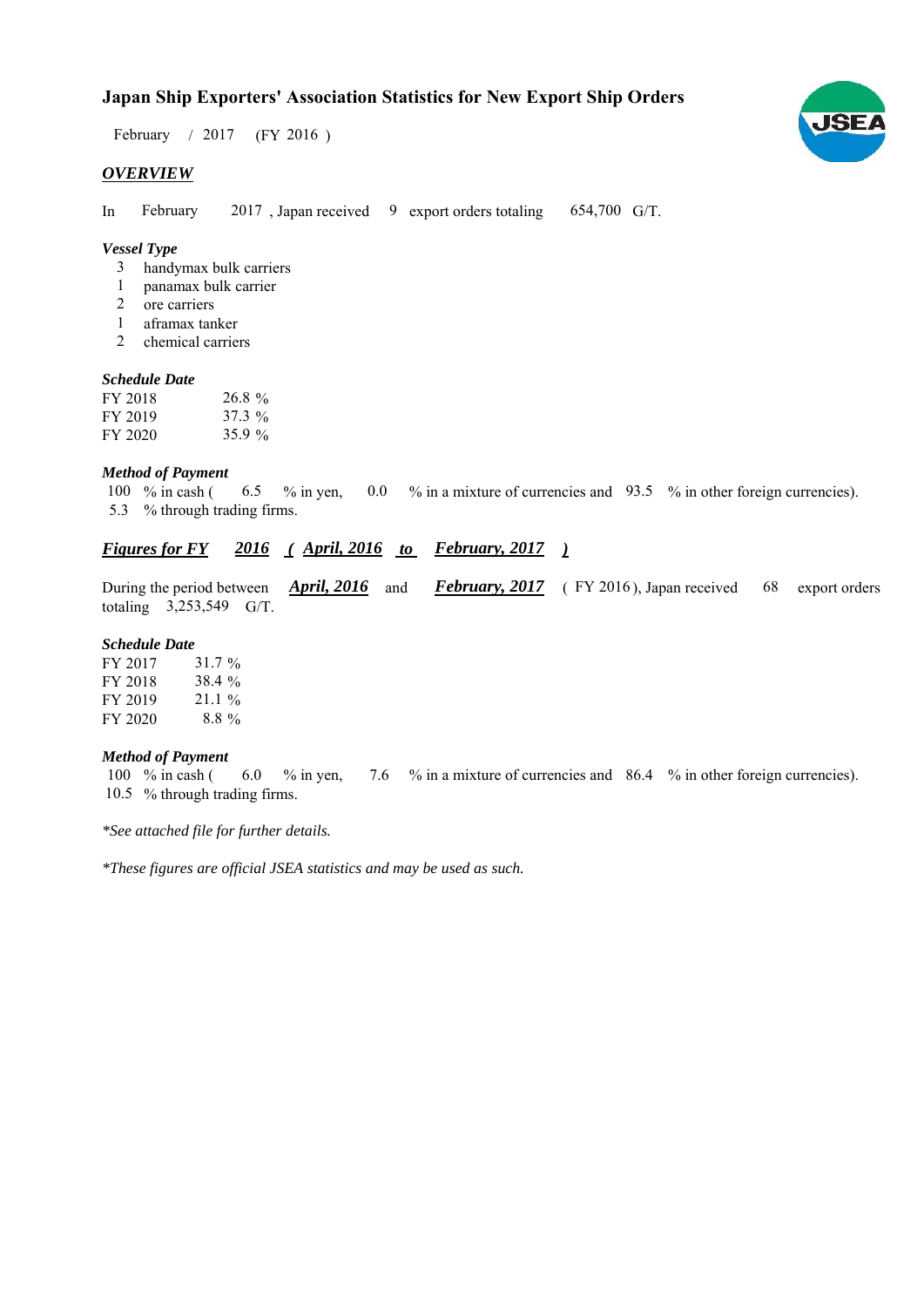## New Export Orders Placed in February 2017 (FY 2016) Based on Fiscal Year

JSEA (March 2017)<br>Jan 17 to Feb 17 No. G/T No. G/T No. G/T No. G/T No. G/T No. G/T No. G/T No. G/T General Cargos 49 4,315,137 0 0 0 0 0 0 0 0 0 0 0 0 0 0 Bulk Carriers 1 232 9,138,799 30 1,194,850 3 112,700 6 317,200 5 168,100 6 551,800 50 2,344,650 11 719,900 Tankers | 108| 6,723,599|| 11| 414,799| 2| 223,600| 2| 167,600| 0| 0| 3| 102,900| 18| 908,899|| 3| 102,900 Combined Carriers 0 0 0 0 0 0 0 0 0 0 0 0 0 0 0 0 Others | 0 | 0 || 0 || 0 || 0 || 0 || 0 || 0 || 0 || 0 || 0 | Total 389 20,177,535 41 1,609,649 5 336,300 8 484,800 5 168,100 9 654,700 68 3,253,549 14 822,800 FY 2016 / FY2015 (%) \* 156.6 10.4 30.7 21.4 144.5 168.1 168.1 16.8 \* 162.7 In CGT | | 9,502,859|| | 738,774| | 124,285| | 185,332| | 83,409| | 237,153| | 1,368,953|| | 320,562 December 2016Description Apr 15 to Mar 16 Apr 16 to Oct 16 November 2016 December 201<br>No. 6/T No. 6/T No. 6/T No. 6/T No. 6/T Apr 16 to Oct 16 November 2016 December 2016 January 2017 February 2017 Apr 16 to Feb 17

*Figures for shipbuilding orders of 500 G/T and over for export as steel vessels placed with JSEA members are covered.*

\*FY 2015/FY2014

\*\*Calendar Year 2016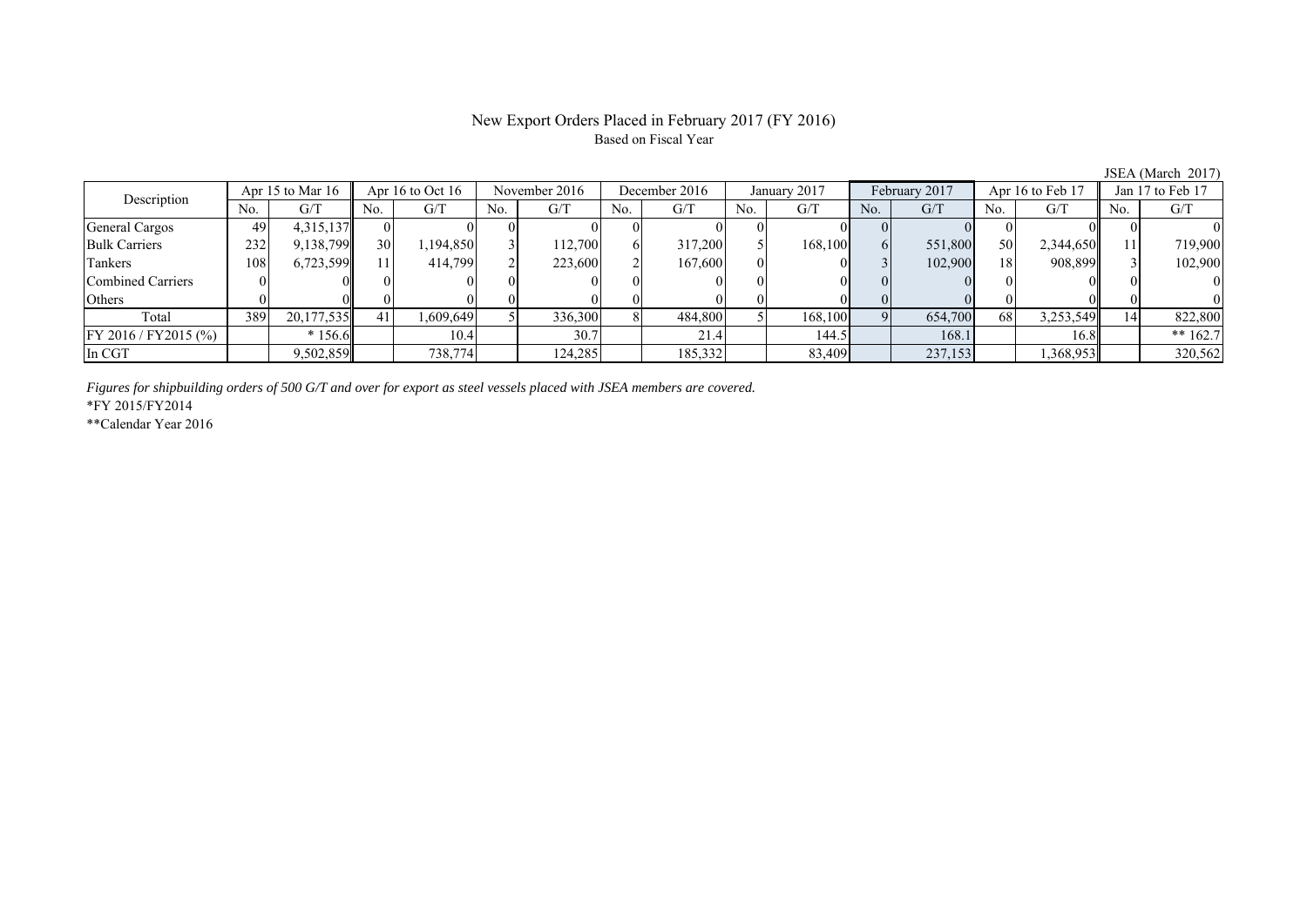# Export Ships Delivered in February 2017 (FY 2016) Based on Fiscal Year

| $50011$ $\ldots$ $10001$ |                                        |            |                 |           |               |           |              |         |               |           |                  |           |                  |           |     |           |
|--------------------------|----------------------------------------|------------|-----------------|-----------|---------------|-----------|--------------|---------|---------------|-----------|------------------|-----------|------------------|-----------|-----|-----------|
| Description              | Apr 16 to Oct 16<br>Apr 15 to Mar $16$ |            | November 2016   |           | December 2016 |           | January 2017 |         | February 2017 |           | Apr 16 to Feb 17 |           | Jan 17 to Feb 17 |           |     |           |
|                          | No.                                    | G/T        | No.             | G/T       | No.           | G/T       | No.          | G/T     | No.           | G/T       | No.              | G/T       | No.              | G/T       | No. | G/T       |
| General Cargos           | 16                                     | 1,018,573  |                 | 408.925   |               | 144,285   |              |         |               | 148,999   |                  | 9,929     |                  | 712,138   |     | 158,928   |
| <b>Bulk Carriers</b>     | 252                                    | 9,860,726  | 120             | 4,679,073 | $^13.$        | 559,193   |              | 103,043 | 37            | 1,285,613 | 24               | 1,003,943 | 198              | 7,630,865 |     | 2,289,556 |
| Tankers                  | 22                                     | 801.2221   | 13 <sub>1</sub> | 678,663   |               | 324,302   |              |         |               | 257,130   |                  |           | 23               | 1,260,095 |     | 257,130   |
| Combined Carriers        |                                        |            |                 |           |               |           |              |         |               |           |                  |           |                  |           |     |           |
| Others                   |                                        | 156.815    |                 |           |               |           |              |         |               |           |                  |           |                  |           |     |           |
| Total                    | 294                                    | 11,837,336 | 141             | 5,766,661 | 18            | 1,027,780 |              | 103,043 | 45            | 1,691,742 | 251              | 1,013,872 | 233              | 9,603,098 | 70  | 2,705,614 |
| FY 2016 / FY 2015 (%)    |                                        | $*100.6$   |                 | 93.5      |               | 190.3     |              | 27.6    |               | 97.4      |                  | 84.2      |                  | 95.9      |     | ** 92.0   |
| In CGT                   |                                        | 5,728,124  |                 | 2,724,550 |               | 433,445   |              | 56,545  |               | 837,233   |                  | 462,516   |                  | 4,514,289 |     | 1,299,749 |

*Deliveries of new shipbuilding orders of 500 G/T and over for export as steel vessels placed with JSEA members are covered.*

\*FY 2015/FY2014

\*\*Calendar Year 2016

JSEA (March 2017)